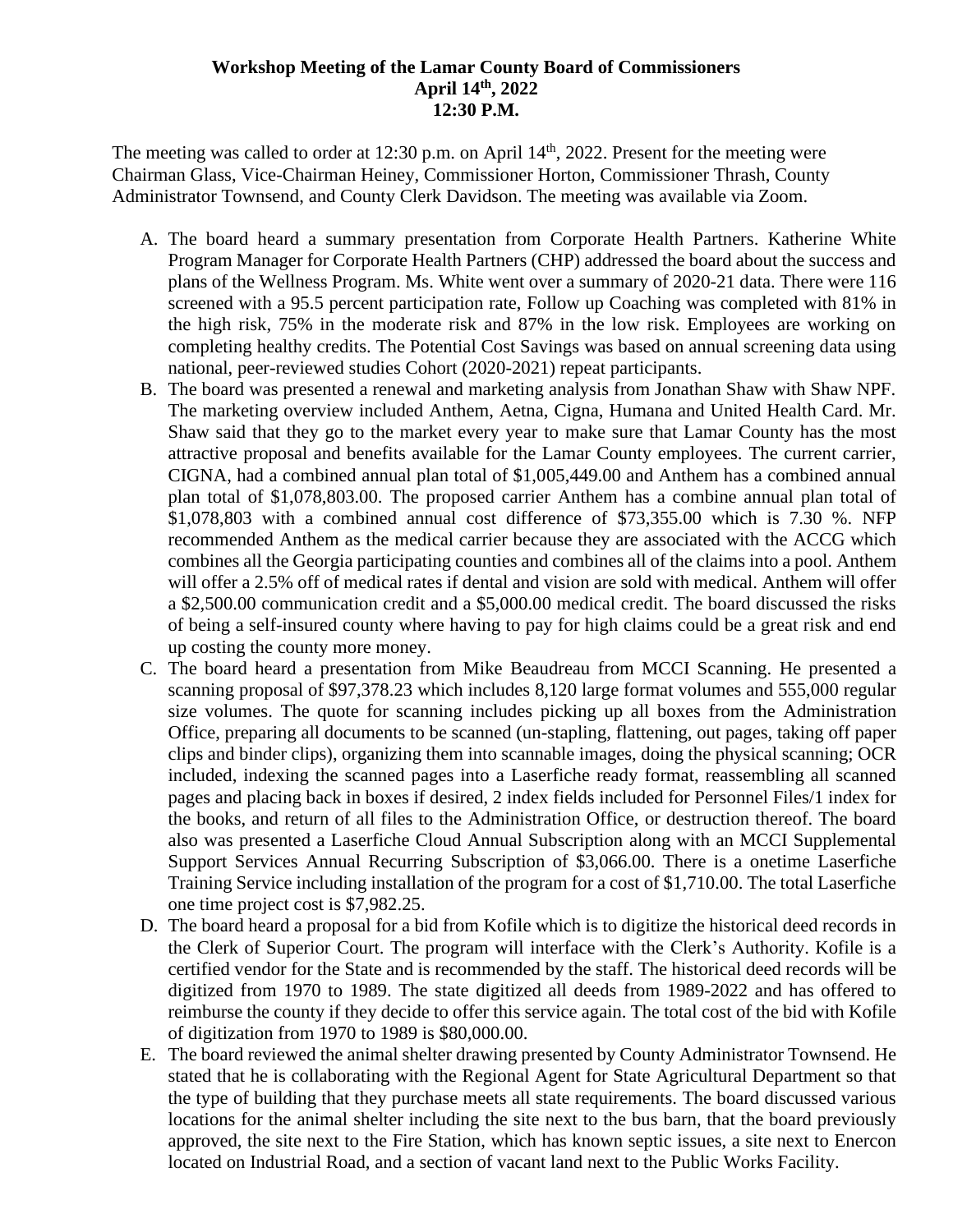- F. The board heard discussion from Community Planning and Development Director Buice regarding updates on the Development Regulation. The update includes changes to the map with circles/bubbles within the County that will provide services. Initially the circle around the City of Milner and the City of Barnesville are set to a 2 mile radius around the center of each city. The circle around the City of Barnesville is set to a 2.5 mile radius and the farthest ring is set to a 3.00 mile radius. They also added in all of the State routes is 1.5 mile on either side. There was discussion about response time from the Sheriff, and the Fire and EMS and is an area of concern within the circles. There was discussion from the board regarding protecting the rural areas in the county. Currently the code allows for 1 acre lots and follows the water lines. The proposed change has the circles around the City of Milner and the City of Barnesville as the most restrictive. The middle ground is to choose the radius around the cities allowing 1 acre subdivision along the major highways. Another change would be to have clustered subdivisions with a spread of pockets of growth instead of subdivisions on top of each other which would cause traffic concerns. The board discussed having conservation subdivisions with 2, 3 or 5 acres and low density and low maintenance. The board decided to add 1<sup>st</sup> Reader to the Development Regulation update.
- G. The board heard the details of two Public Hearings. Community Planning and Development Director Buice stated that the Planning and Zoning Board recommended approval of both. Commissioner Thrash stated that she had concerns with the Barnesville Avenue property because of the issues with the drainage system. Commissioner Thrash requested to meet with Community Planning and Development Director Buice and Public Works Director Rigdon prior to the Regular Business meeting.
	- i. Rezoning from Rezoning from Agricultural to Residential 2: Minor Subdivision 6 lots, Tax Map 006 Parcel 023 Ethridge Mill-David and Gail Addison
	- ii. Application for the Division of Lot in Platted Minor Subdivision Tract 035 085 on Barnesville Avenue-Kevin Edmondson
- H. The board discussed approving the Towaliga Circuit budget at the May Regular Business meeting. The Public Defender has requested an increase his supplement from \$15,000.00 to \$21,000.00.
- I. Commissioner Thrash stated that with the Governor's \$5,000.00 raise for the DA and the Judges and there are other Departments that believe that they too should get a \$5,000.00 increase.
- J. The board heard comments from Tye Hannah, from Norcross Georgia. He and his business partners are the owners of the land and lots in Abbot Woods Subdivision. They were granted a request to rezone the property from Agricultural to Residential for a subdivision. They were granted an Ordinance on Phase II of Phase III of their subdivisions to have 1 acre lots. The subdivision sits in the 3 mile circle on the City of Barnesville map that is being proposed in the Development Regulations. It does not sit in the 2 or 2.5 mile circle. It does sit within a half mile of US Highway 341. Engineering work has already been done for Phase II. Mr. Hannah is requesting that the circle be around the 3 mile radius or he is requesting a grandfathered clause for the subdivision to be within the 3 mile radius.
- K. The board heard a report from County Administrator Townsend regarding the 2017 Special Local Option Sales Tax (SPLOST). At the end of the month, the goal of \$9,366,409.00 will be met therefore they will begin dividing the extra disbursements between the cities because there will be excess funds from April till October of 2023 when the current SPLOST ends. The proposed budget amendment for the 2017 SPLOST is as follows:

| Public Works:     | \$191,137.94 Tractor with side mower                         |
|-------------------|--------------------------------------------------------------|
|                   | \$\$32,666.00 WVTMA Matrix Message Board                     |
|                   | \$750.00 Freight                                             |
|                   | \$500,000.00 Road Paving                                     |
| Fire Department:  | \$504,374.00 New Fire Engine                                 |
| Sheriff's Office: | \$275,000.00 Cars or Detention Center Repairs                |
| General Fund      | \$759,320.69 Transferred into General Fund for Debt Services |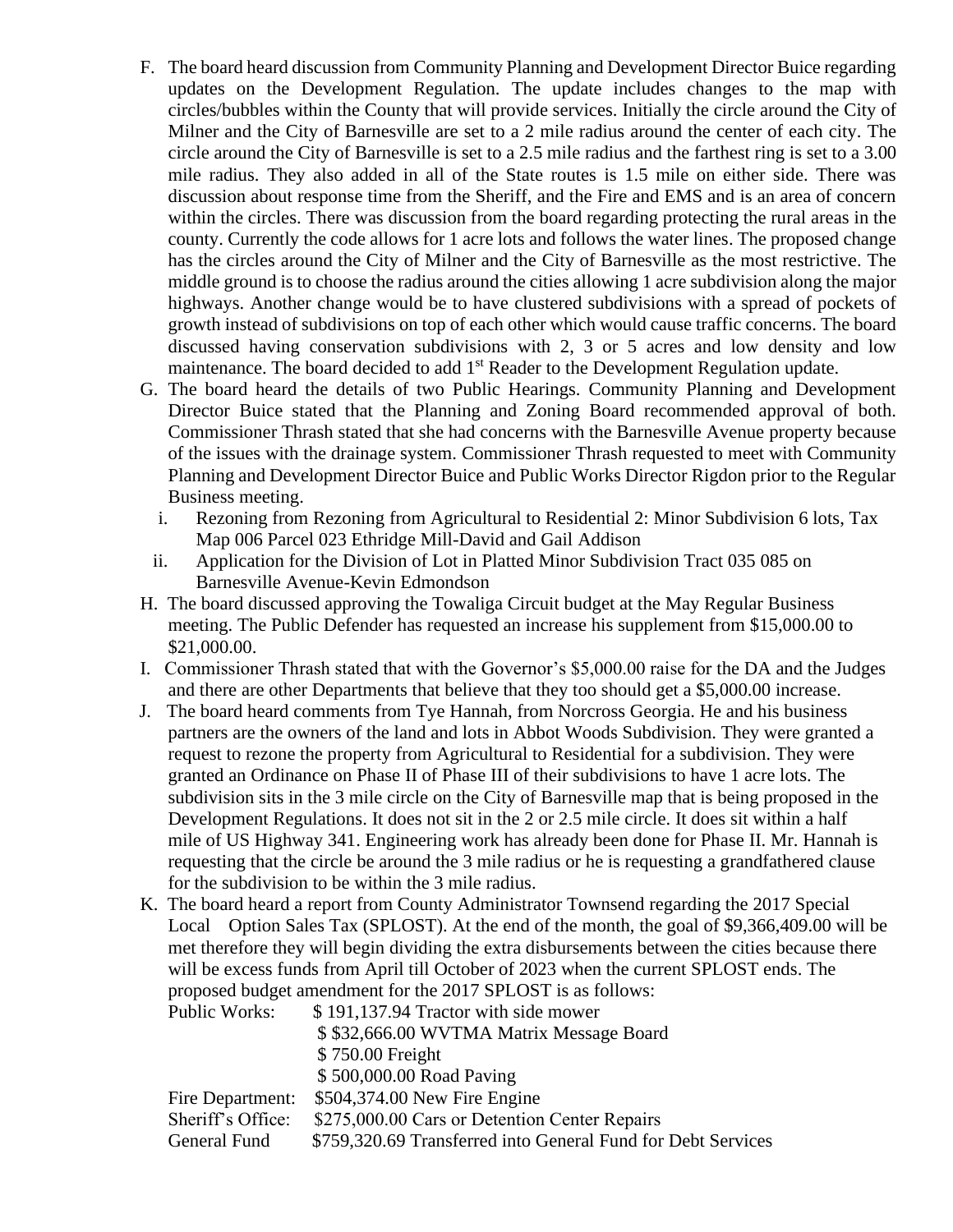- L. The board heard that County Administrator received 2 bids for a new gym and they both were over \$3,000,000.00 million dollars. He met with a group and discussed remodeling the BA gym which would include a new roof, new flooring, new basketball goals, and new heat and cooling system. County Administrator Townsend is working on quotes from several local vendors and is projected to cost around \$500,000.00.
- M. The board reviewed an Indigent Burial Policy where The Indigent Burials Assistance Program is to provide assistance for an individual that dies in Lamar County so that Assistance will be provided to applicants who meet the program criteria. All burial and /or cremation allocated costs is limited to \$500.00. Once the funeral home has agreed to take the amount allocated for burial and/or cremation, the family does not owe any more money. Once the funeral home has agreed to take the amount allocated for burial and/or cremation, the family does not owe any more money.
- N. The board recessed the Workshop meeting for 15 minutes.
- O. The board resumed the Workshop meeting at approximately 3:18 p.m.
- P. The board a report from Scott Leverette with Blue Bear Restoration concerning the BA gym. The quote for the entire Service Center building roof is a cost of \$93,050 with a 10 year warranty. This includes the following:
	- **Pressure wash roof/Rust Inhibitor/ Flash all seams and screws/Bottom Coat/Topcoat**

| Gym and Bathroom Areas                          | \$40,750.00 |  |
|-------------------------------------------------|-------------|--|
| Front of Gym                                    | \$15,000.00 |  |
| <b>LCEM</b><br>п                                | \$10,800.00 |  |
| Old Health Dept/Voting storage<br>п             | \$16,000.00 |  |
| 4H Bldg.<br>$\blacksquare$                      |             |  |
| The option for the roof includes the following: |             |  |
| 5.5" Open Cell Foam                             | \$29,163.00 |  |
| 3.3" Closed Cell Foam                           | \$48,607.00 |  |
| The option for the Wall                         |             |  |
| 3.5" Open Cell Foam                             | \$17,363.00 |  |
| 2" Closed Cell Foam                             | \$29,895.00 |  |

- Paint foam with Thermal Fire Paint \$25,562.00 Q. Commissioner Thrash reported with there was nothing new with the Legislative Updates except that they were successful with keep the truck weights down.
- R. The board reviewed the Regular Business Meeting Agenda.

Remove Exist. Insulation & Haul Off  $$ 8,125.00$ 

- 1. Call to Order
- 2. Pledge of Allegiance
- 3. Invocation
- 4. Approval of Agenda
- 5. Minutes Approval
	- i. Workshop Meeting-March  $10^{th}$ , 2022
	- ii. Public Hearing-March  $15<sup>th</sup>$ , 2022
	- iii. Regular Business Meeting-March  $15<sup>th</sup>$ , 2022
	- iv. Joint Workshop Meeting-March  $28<sup>th</sup>$ , 2022
- 6. Proclamations:
	- a.) Nurse's Week
- 7. Board Appointment-Senior Center
	- 1. Jean Buchannan
	- 2. Kellie Mercer
	- 3. Sherry Farr
	- 4. Dorothy Carter
	- 5. Fanny Hosley
- 8. NFP Health Broker